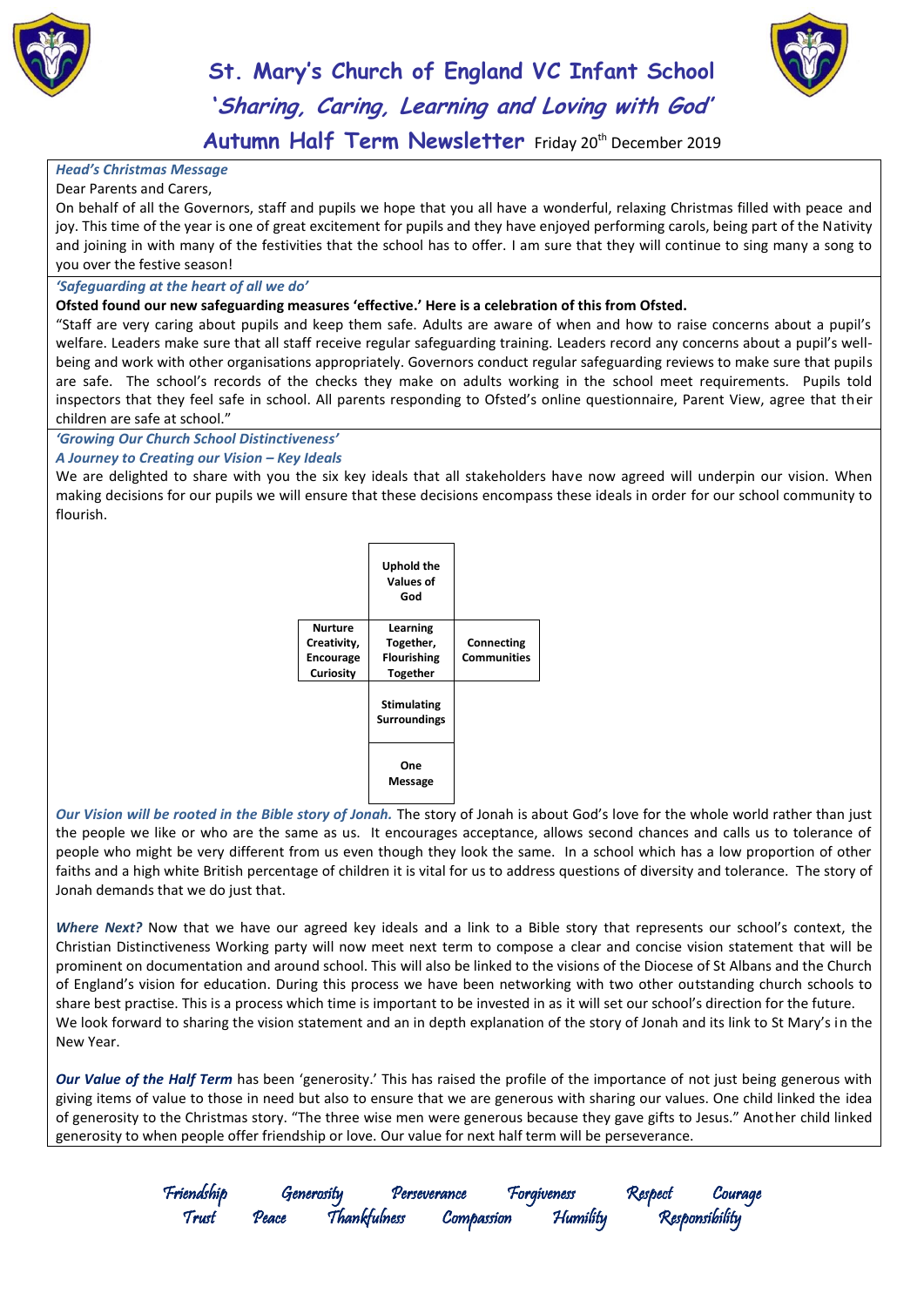



### **Autumn Half Term Newsletter** Friday 20th December 2019

#### *'Learning Together, Growing Together'*

Next half term, teachers will be communicating the following information in reading diaries so that parents/carers can further support their child's fluency of reading. These will include:

- The next common exception words for children to learn
- The next common suffixes for children to learn
- The next phonemes for children to read

We will also be setting up 1 minute reading challenges in class where progression in reading fluency will be measured. This will be shared with parents each half term so that you can see their progress in reading fluency. Please continue to use the reading strategy leaflet which you were provided with at parents evening to develop your child's repertoire of strategies.

#### *'Stimulating Surroundings'*

As a staff we have been researching what makes an effective learning environment and the impact it can have on pupils. At the start of term we created working walls for literacy and maths as well as some of our topic work. This has enabled pupils to remember their learning so that they can build onto it the next day. During the course of the year we will be focussing on developing more natural, calm looking classroom environments. We are so very fortunate to have an inspirational outdoor area for learning and we want to almost bring our outdoor environment inside! Watch this space! If you have any unwanted bamboo sticks, trellising or hessian that you would be kind enough to donate please can you send it into the school office.

#### *'Connecting Communities'*

Parents asked for a more regular newsletter and we responded to this by producing a fortnightly flyer. We have also created a table of dates which we clearly identify any changes or additions. This will continue.

Miss Edey will be working with a board of local businesses in Hertfordshire to develop a network of support from professionals outside of the education sector which will provide further ideas for growing our school.

In January Miss Edey will be presenting to 90 Hertfordshire Improvement Partners in order to share experience of Ofsted under the new inspection framework. This will be an opportunity for St Mary's to support other Headteachers and improvement partners in preparing for their inspections and will provide future links for our community.

Please can we remind parents of the process for communicating concerns as this has changed since the beginning of the year. In the first instance please speak with your class teacher. If you feel your concern has not been resolved, please speak with the Deputy Head. If after speaking with the Deputy Head your concern has still not been resolved, then please make an appointment with Miss Edey. To make an appointment with Miss Edey or our Deputy Head, please contact the school office.

Both Miss Britton from the juniors and Miss Edey have been working together to review some of our school policies so that they are the same. This will ensure that on transition to Year 3 our pupils are already equipped with some of the procedures. For example in January we will be changing our assessment for learning policy so that it is the same as the Juniors and so that we are having a greater impact at the point of learning within the lesson. This will be introduced with pupils in the New Year. It will involve a tickled pink for areas in their work that meet the learning intention, green for growth for areas that need growing and purple polishing for editing and improving work after adult feedback.

We still have a few spaces for parents to read with a small group of children in Reception during next half term on Friday afternoons. If you are a current volunteer, we need you!

#### *Retirement*

Mrs Waldwyn will be retiring at the end of the academic year in July 2020. We thank her for providing a long standing service to the school since 2001. When the time comes, she will be greatly missed by staff and the families in our community. We look forward to hearing Mrs Waldwyn's plans for retirement and know that she will really enjoy her last two terms teaching pupils in class. As this is a senior role and we must recruit well in advance, we will be advertising for a Deputy Head over the Christmas break.

#### *Growing Our Team*

We are delighted to announce that we have recruited Mrs Warne-Holland as our part time Business Manager. She will be joining us in January and she will be leading the office management and premises. This will strengthen our non-curriculum based areas in the school. She comes with a wealth of experience and we know that she will be an asset to our team.

Friendship Generosity Perseverance Forgiveness Respect Courage

Thankfulness Compassion Humility Responsibility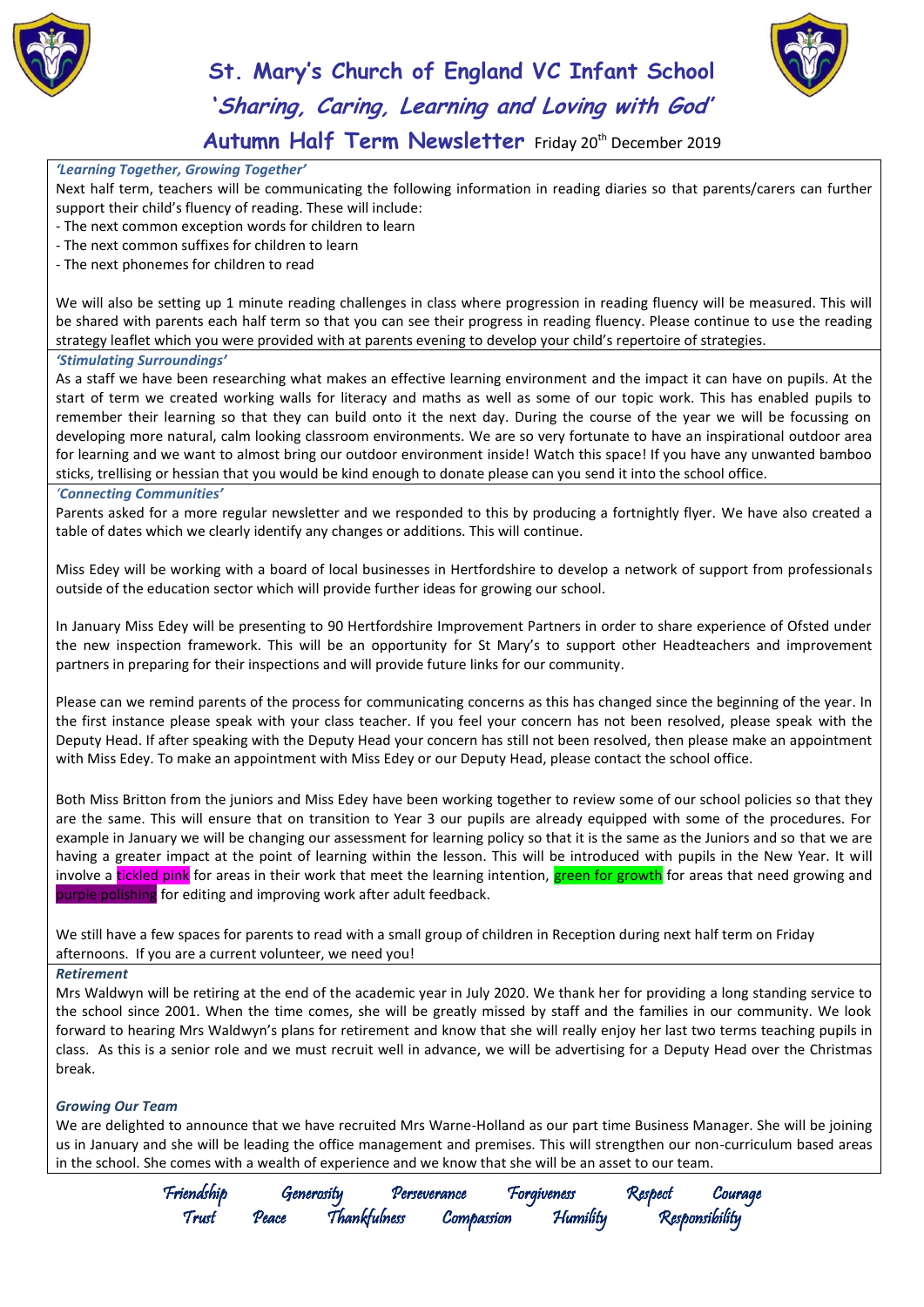



### Autumn Half Term Newsletter Friday 20<sup>th</sup> December 2019

Mrs Berry will be teaching Year 2, Saturn class and she has already enjoyed meeting pupils and parents. She has many talents that she will be able to share with our team in January.

#### *'Healthy Bodies, Healthy Minds'*

This half term all the classes took part in weekly gymnastics lessons. It was great to hear how well the children progressed and developed through the half term. Next half term we will all be engaging in dance. The theme for the dance will be linked to the topic relevant for each year group. Due to the feedback we received from parents about clubs we will be offering the following clubs next term: Monday: Dance (all year groups)

Tuesday: Athletics (Year 1 and 2) Wednesday: Basketball (All years)

Thursday: Football (All years)

Please sign up as soon as possible to secure a space.



#### *'Caring for our Planet' Christmas Tree Festival*

This year we made two trees for the St Mary's Christmas Tree Festival; one was made by the children of key stage 1 and one by our Reception children. We decided to make a 'Save the Planet' tree. We have been learning about the impact that plastic pollution is having on our wonderful world, especially in our oceans. We made lots of decorations using recycled materials such as plastic bottles, bottle lids, tin cans and jar lids. We wanted to do our bit for the planet and had lots of fun doing so!

#### *'Enriching Experiences'*

In year 1 we held a Victorian wow day which the children really enjoyed. We experienced what a Victorian classroom was like. We also made a toy which children would have played with in the past and Mrs Lewis came in to speak to the children about what school was like when she was a child. We learnt some traditional songs and made observational drawings. Thank you to the year 1 parents for helping the children to dress up.



#### *PTA 'Connecting the Community to Raise Funds to Enrich our Provision'*

Our PTA have continued to do an incredible job to raise funds to enrich the education of our pupils. The PTA have worked tirelessly this term, demonstrating amazing teamwork and creativity with our pupils at heart. The fireworks were incredible and the disco was a huge success. It was great to see that so many families supported this and had a really great time. Our pupils are really lucky to have exciting events organised for them by our PTA volunteers. This term the PTA have funded a collection of IPads to support and enrich our curriculum. Please get in touch with Mrs Rowe if you can offer any time or support in other ways to the PTA. All parents are part of the PTA and every offer of support helps and is really appreciated.

> Friendship Generosity Perseverance Forgiveness Respect Courage Trust Peace Thankfulness Compassion Humility Responsibility